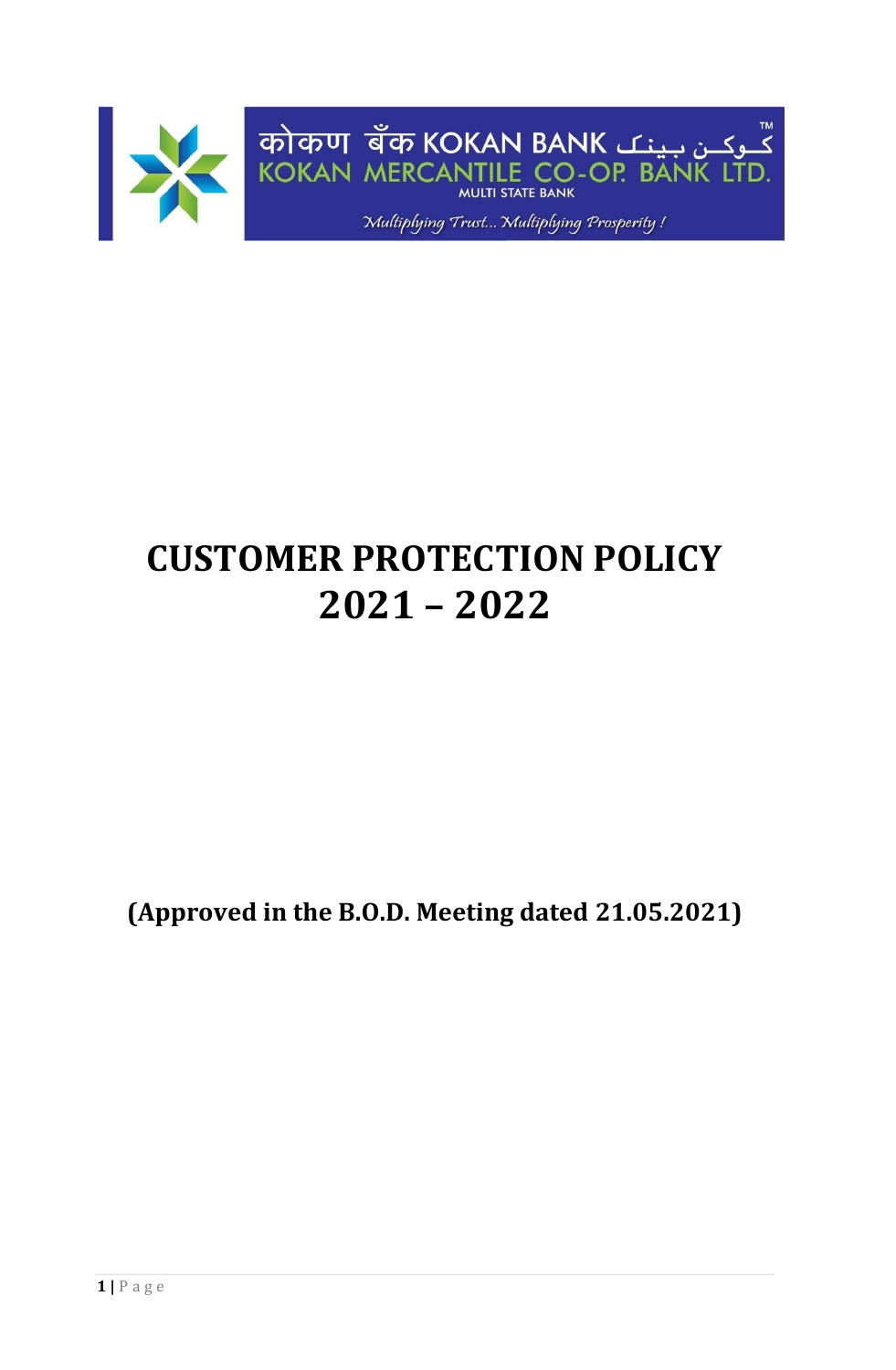# **KOKAN MERCANTILE CO-OPERATIVE BANK LTD**

# **CUSTOMER PROTECTION POLICY 2021-22**

#### Date: 15.04.2021

## **Introduction**

With the increased thrust on financial inclusion through Electronic Banking transactions and customer protection, it is important to inform and educate the customers about their rightsand responsibilities, unauthorised transaction and process of notifying the Bank.

The objective of the Policy is to establish a system where the customer can notify the Bank timely and seamlessly about any unauthorised transactions and reporting of any financial loss the customer might have incurred due to electronic banking transaction .

This policy document covers the following aspects:

- 1. Definition of electronic Banking transactions
- 2. Risks and responsibilities of the customer
- 3. Reporting of unauthorised transactions by customer to the Bank
- 4. Liability of the Customer
- 5. Timeline to the Bank for settling of such transaction
- 6. Escalation matrix
- 7. Reporting and Monitoring Requirements

#### **1. Definition of Electronic Banking transactions**

Broadly speaking, electronic banking transactions can be divided into two categories:

- i. Remote/ online payment transactions (transactions that do not require physical payment instruments to be presented at the point of transactions e.g. internet banking, mobile banking, card not present (CNP) transactions), Pre-paid Payment Instruments (PPI), and
- ii. Face-to-face/ proximity payment transactions (transactions which require the physical payment instrument such as a card or mobile phone to be present at the point of transaction e.g. ATM, POS, etc.)

#### **2. Risk and Responsibilities of the Customer :**

Before doing his/her first electronic fund transaction and consequent ones, a customer should ensure the following :

(i) To register his/her own valid mobile number and email ID with the Bank and avail SMS& email alert service of the Bank.

(ii) To take utmost care that the ATM /Debit card is in his/her possession, and if lost, intimate the Bank immediately through the various means provided by the Bank. Also, police intimation in this regard is to be made informing the concerned police station about the loss/misplacement of the ATM/Debit card and a copy of the acknowledged intimation to be provided to the Bank.

(iii) To set a PIN for ATM/Debit card which is different from address, telephone number, Social Security number, or Birth Date. This will make it more difficult for a fraudster to use his/her card.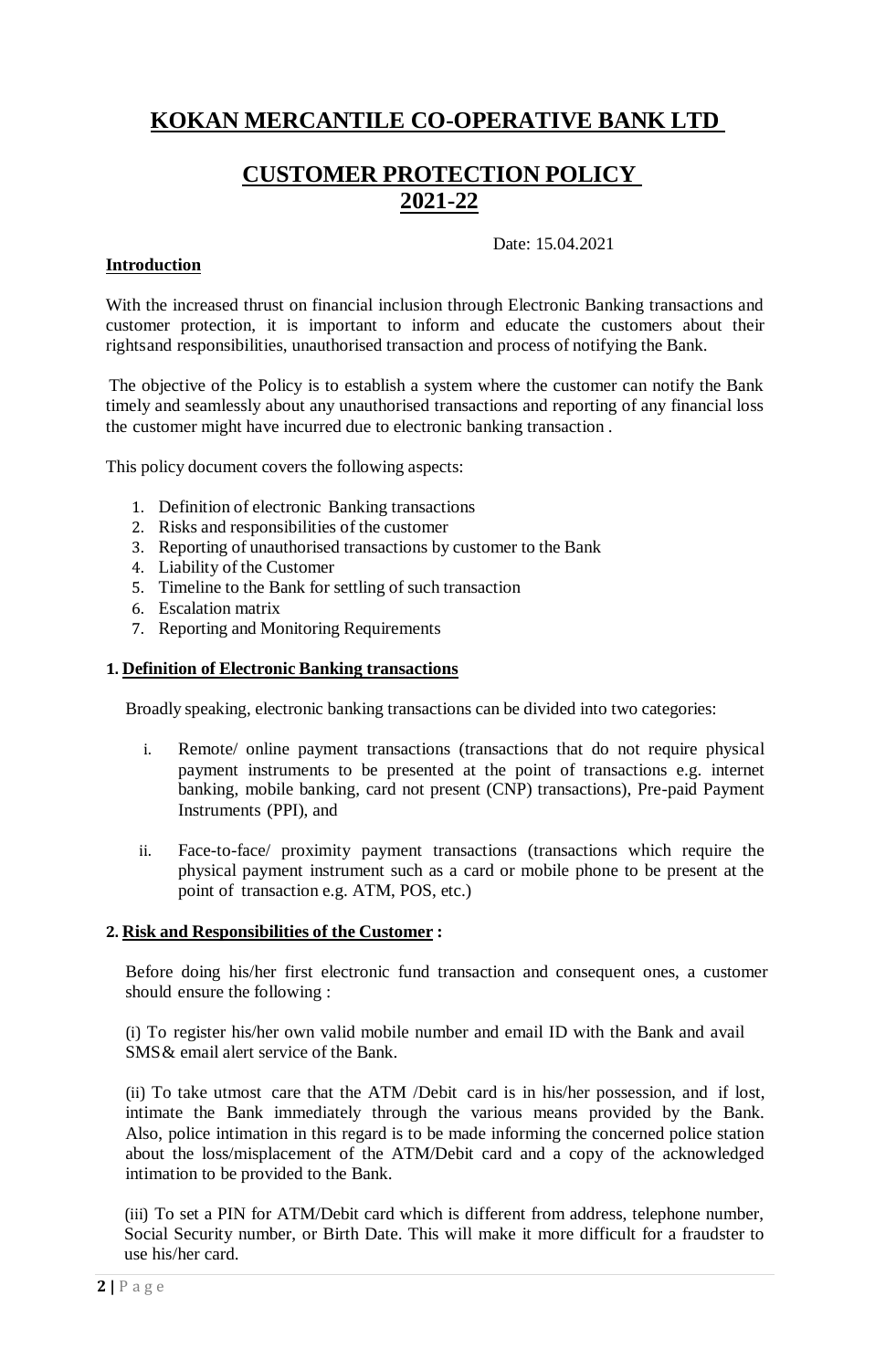(iv) To be alert at all times and not share ATM/Debit card PIN or card number or CVV number with anyone.

(v) To keep and compare his/her receipts notification from Bank for all types of Electronic Financial Transaction (EFT) transactions with his/her statements so that he/she can find errors or unauthorized transfers and report them.

#### **3. Reporting of unauthorised transactions by customer to the Bank**

Customer should verify the notifications received from the Bank through SMS /email, and if he/she comes across any transaction not initiated by him/her, such unauthorised EFT should be reported to the Bank for blocking the card. In case of theft/ misplacement of ATM /Debit card too, he/she should inform the Bank for blocking the card.

- **A.** In order to mitigate any loss a customer should block his/her ATM/Debit card, throughany one of the following channels.
- **(I)Card control app in mobile app:** In our Bank's kokan bank mobile app, under other services, one extra facility named "Card services" is given for (a) ATM hot marking and (b) Card control. The customer can reduce, increase, activate or inactivate cash withdrawal limits ecommerce limits & POS limits and control the card activity.
- **(II) By sending an SMS :** On identifying unauthorised EFT and to stop the ATM/Debit carda customer shall :
	- a. Use his/her registered mobile number to send the SMS to the Bank

b.Type " STOP CARD "

c.Send it to pre-determined number given by the Bank for the purpose.

d. Bank, after verifying customer's registered mobile number will send a response tohis/her registered mobile number.

e. Verify the response and confirm that the card has been successfully stopped

#### **(III) calling his/her base branch :**

If the unauthorised transaction happens on a working day and during business hours, customer may also contact his/her base branch and notify the Bank about such unauthorised transaction and request to "STOP/Block " the ATM/Debit card.

#### **(IV)By calling the customer care number :**

Customer can call the Bank's predetermined Customer Care number, and request to stop/block the concerned ATM/debit card.

#### **B. Process for reporting unauthorised EFT and claiming reversal**

After taking necessary steps for blocking the ATM/debit card, customer should adopt the following process to inform the Bank about the unauthorised transaction.

(i) Customer shall collect the ATM/debit card dispute charge back form, from any of the branches of the Bank or download the same from Bank's website [www.kokanbank.in](http://www.kokanbank.in/)

(ii) Customer shall correctly fill the necessary information in the form and submit the sameto his/her base Branch.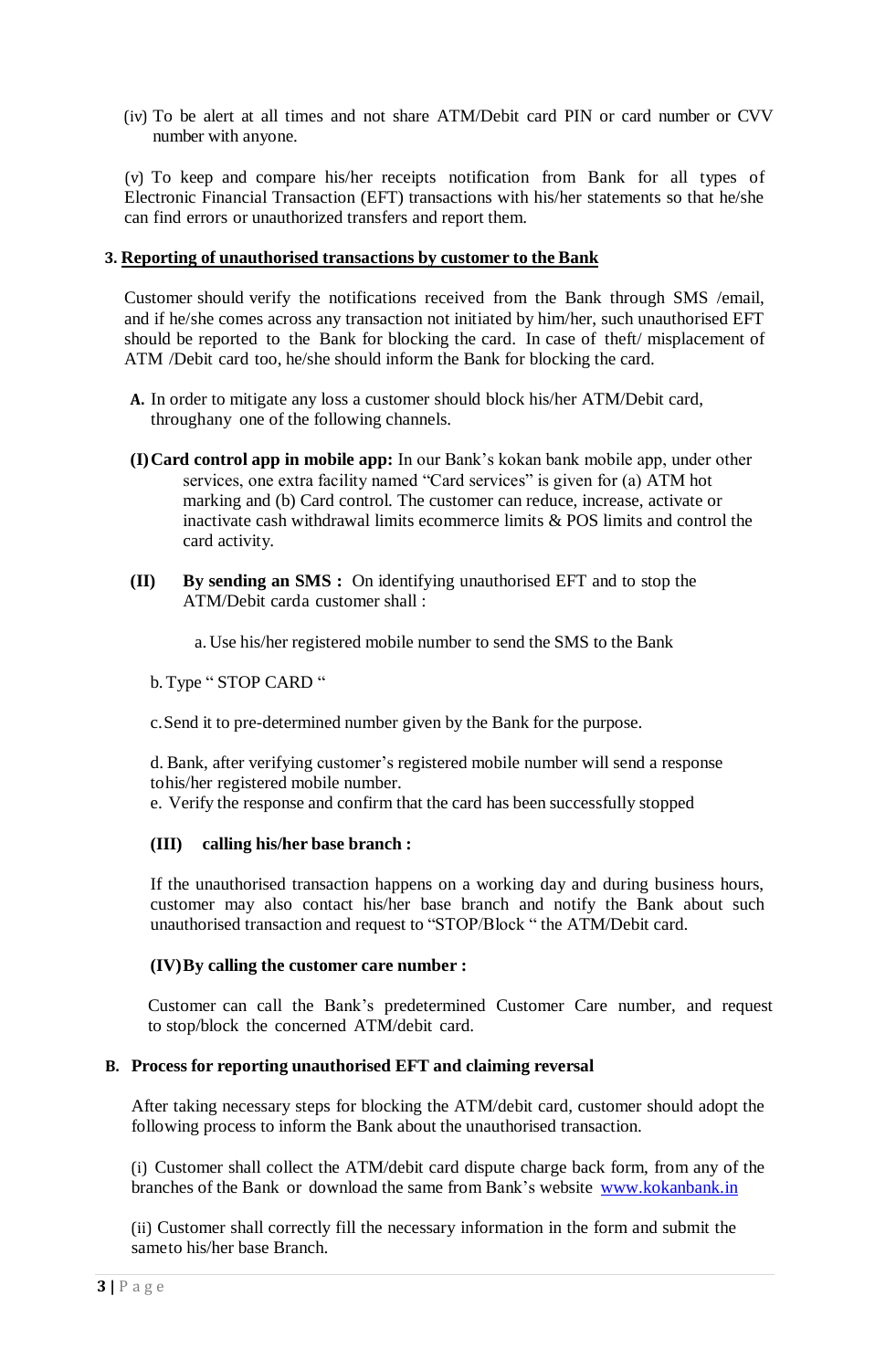(iii) Customer shall fill a fresh ATM/debit card application form and select the option – "Lost" for new ATM / debit card and submit the same to the base Branch.

## **4. Limited Liability of a Customer**

#### **A. Zero Liability of a Customer :**

A customer's entitlement to zero liability shall arise where the unauthorised transaction occurs in the following events:

(i) Contributory fraud/ negligence/ deficiency on the part of the bank (irrespective of whether or not the transaction is reported by the customer).

(ii) Third party breach where the deficiency lies neither with the Bank nor with the customer but lies elsewhere in the system, and the customer notifies the bank within **three working days** of receiving the communication from the bank regarding the unauthorised transaction.

#### **B. Limited Liability of a Customer:**

A customer shall be liable for the loss occurring due to unauthorised transactions in the following cases:

(i) In cases where the loss is due to negligence by a customer, such as where he has shared the payment credentials, the customer will bear the entire loss until he reports the unauthorised transaction to the bank. Any loss occurring after the reporting of the unauthorised transaction shall be borne by the bank.

(ii) In cases where the responsibility for the unauthorised electronic banking transaction lies neither with the bank nor with the customer, but lies elsewhere in the system and whenthere is a delay (of **four to seven working days** after receiving the communication from the bank) on the part of the customer in notifying the bank of such a transaction, the per transaction liability of the customer shall be limited to the transaction value or the amount mentioned in Table 1, whichever is lower.

#### **Table (1) Maximum Liability of a Customer under point 4 (A) & (B)**

| <b>Type of Account</b>                                                                                                                                                                                                                                                                                                          | Maximum<br>liability $(Rs)$ |
|---------------------------------------------------------------------------------------------------------------------------------------------------------------------------------------------------------------------------------------------------------------------------------------------------------------------------------|-----------------------------|
|                                                                                                                                                                                                                                                                                                                                 | 5,000                       |
| • BSBD (Basic Saving Bank Deposit) Accounts                                                                                                                                                                                                                                                                                     |                             |
| • All other SB accounts<br>• Pre-paid Payment Instruments and Gift Cards (as & when<br>introduced)<br>• Current/ Cash Credit/ Overdraft Accounts of MSMEs<br>• Current Accounts/ Overdraft Accounts of Individuals with<br>annual average balance (during 365 days preceding the<br>incidence of fraud)/ limit up to Rs.25 lakh | 10,000                      |
| • All other Current / Overdraft Accounts                                                                                                                                                                                                                                                                                        | 25,000                      |
| Irrespective of above set limits, if the customer fails to report <b>Entire loss to</b>                                                                                                                                                                                                                                         |                             |
| unauthorised transaction within 7 working days from the date of                                                                                                                                                                                                                                                                 | be borne by                 |
| receipt of communication from the Bank                                                                                                                                                                                                                                                                                          | customer                    |

Overall liability of the customer in third party breaches, as detailed in paragraph **4 A (ii)** and paragraph **4 B (ii)** above, where the deficiency lies neither with the bank nor with the customer but lies elsewhere in the system, is summarised in the Table 2: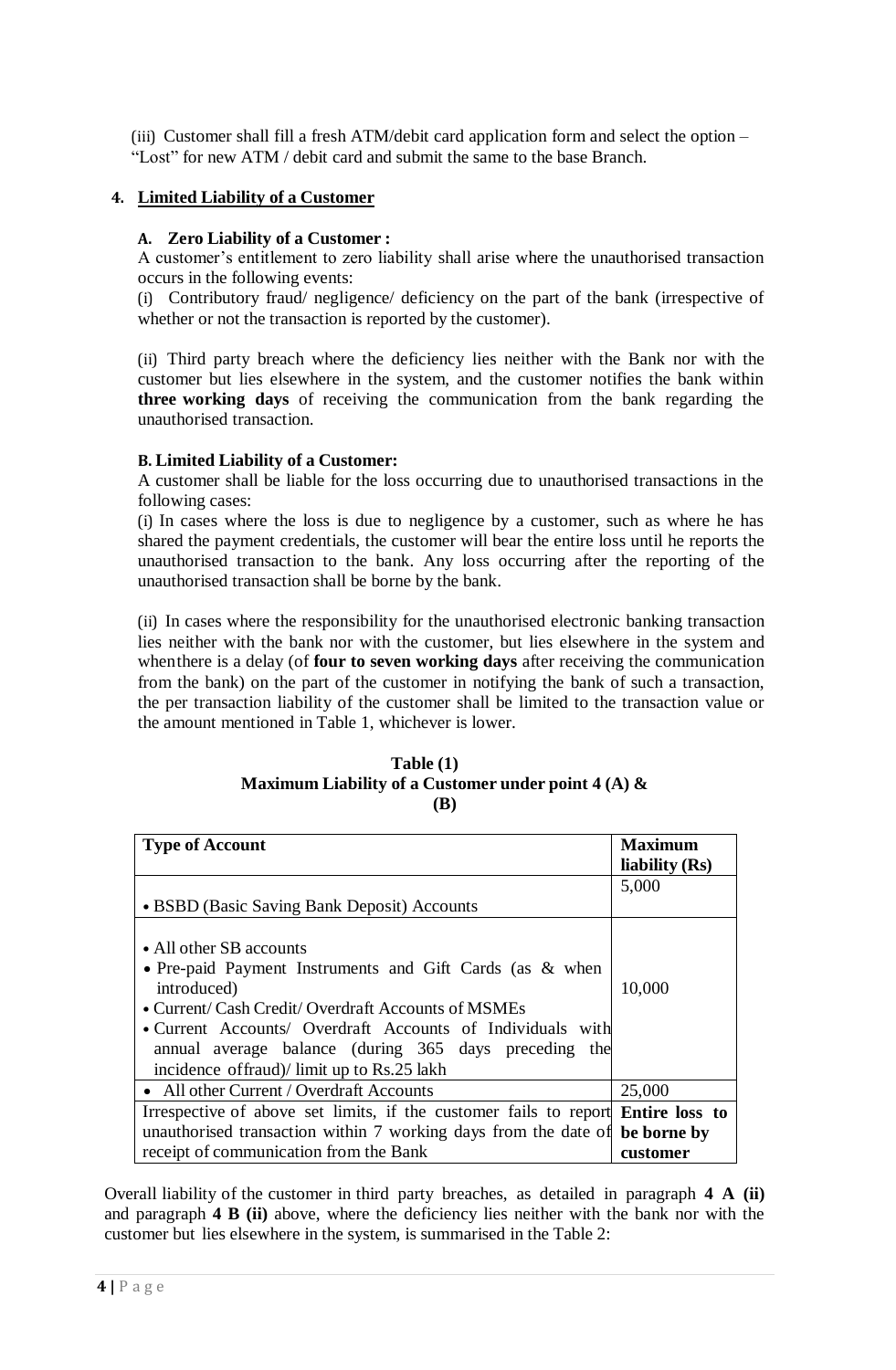#### **Table (2) Summary of Customer'sLiability**

| Time taken to report the fraudulent $\vert$ Customer's liability (Rs) |                                          |
|-----------------------------------------------------------------------|------------------------------------------|
| transaction from the date of                                          |                                          |
| receiving the communication                                           |                                          |
| Within 3 working days                                                 | Zero liability                           |
| Within 4 to 7 working days                                            | The transaction value or the amount      |
|                                                                       | mentioned in Table 1, whichever is lower |
| Beyond 7 working days                                                 | Entire<br>loss to be borne<br>bv         |
|                                                                       | customer.                                |

The number of working days mentioned in Table 1 shall be counted as per the working schedule of the base branch of the customer excluding the date of receiving thecommunication.

#### **5.** T**imeline to the Bank for settling of such transaction**

On being notified by the customer, the Bank shall

- (i) Credit (shadow reversal) the amount involved in the unauthorised electronictransaction to the customer's account within 10 working days from the date of such notification by the customer without waiting for the process ofestablishing the liability to be completed .
- (ii) In not more than 90 working days, bank shall establish the liability of the customer if any and notify the customer accordingly
- (iii) Bank shall clearly notify the customer about the status of the complaint and settlement of the charge. Only on receipt of this notification from the Bank, the shadow reversal of the amount will be available for the customer.
- (iv) The credit shall be value dated to be as of the date of the unauthorised transaction. This will ensure that customer does not lose any interest on the amount.

The burden of proving customer liability in case of unauthorised electronic banking transactions shall lie on the Bank.

#### **6. Escalation matrix**

Bank as mentioned in point 5, has to revert and resolve the complaint/dispute within the stipulated time. In case of non-receipt of any update/confirmation the customer may escalate the matter as below

| Day | <b>Description</b>                                                                              | <b>Reporting</b>       |  |
|-----|-------------------------------------------------------------------------------------------------|------------------------|--|
|     | Reporting of unauthorised transaction as Base branch<br>mentioned in point $3(B)$ above         |                        |  |
| 10  | On non receipt of the shadow reversal or final Base branch<br>settlement of the disputed amount |                        |  |
| 12  | No response from the Base branch                                                                | Chargeback Team        |  |
| 20  | No response from Chargeback Team                                                                | <b>General Manager</b> |  |

#### **Table (3) Escalation Matrix**